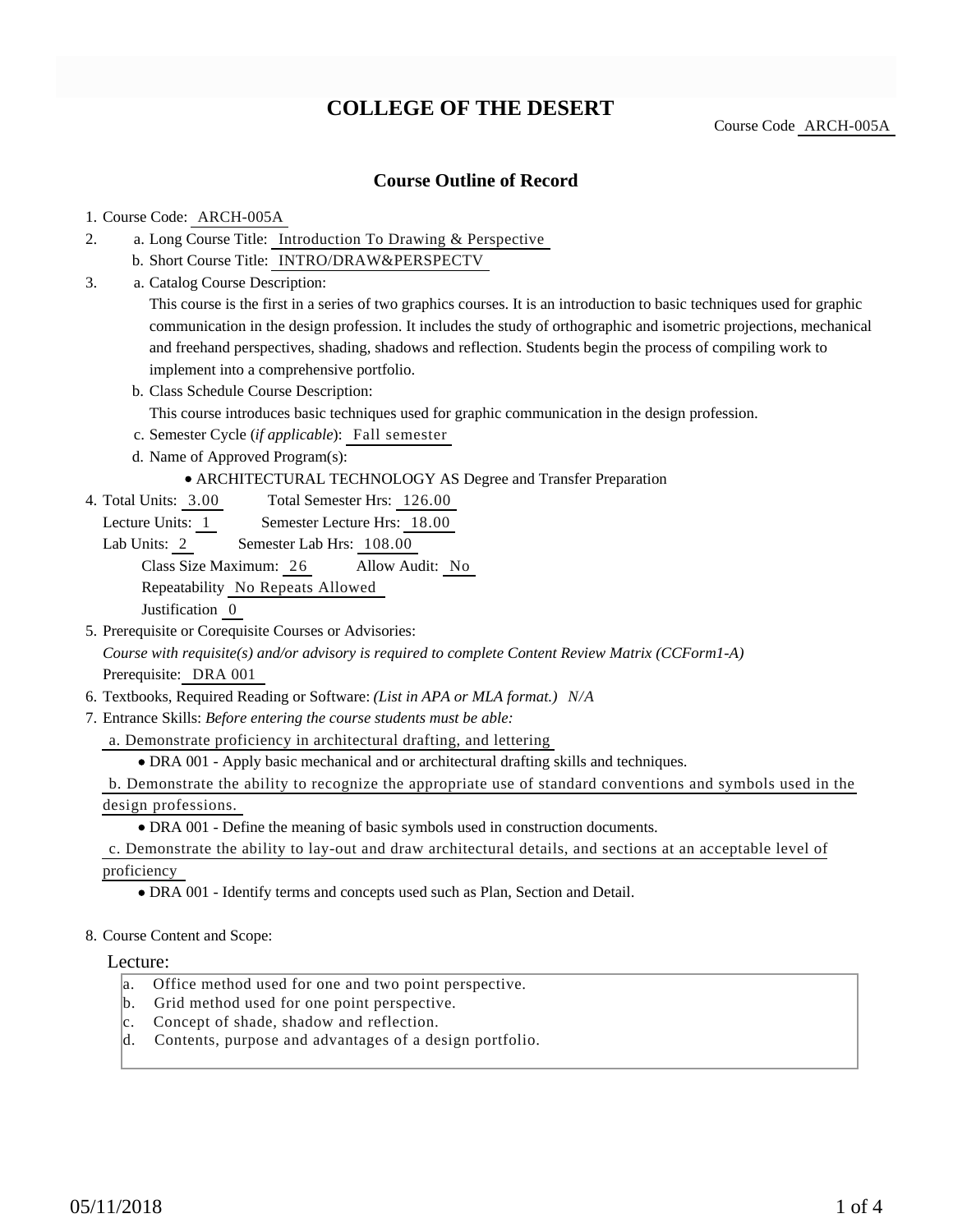## ARCH 005A-Introduction To Drawing & Perspective

#### Lab: *(if the "Lab Hours" is greater than zero this is required)*

a. One point interior perspective: floor plan and furniture layout provided; design walls and ceiling, use 'crib' file for furniture b. One point perspective: interior to exterior patio; design walls and ceiling; foliage plus 'crib' file c. Office method perspective of residential project d. Direct method perspective of commercial bank project

#### 9. Course Student Learning Outcomes:

1.

Analyze architectural plans and elevations to produce one and two point perspective drawings. (Psychomotor)

#### 2.

Establish the environmental context of a building and incorporate shade, shadow, and reflection techniques on a one or two point perspective drawing. (Cognitive)

3.

Produce freehand sketches. (Psychomotor)

10. Course Objectives: Upon completion of this course, students will be able to:

a. Demonstrate the basic perspectives used in the design professions: one point, office method; two point, direct method b. Demonstrate the ability to illustrate shadow analysis and projection of shadows to an acceptable level of proficiency as determined by the instructor.

c. Demonstrate an understanding of construction documents, and the ability to interpret the following: site plan, landscape plan, roof plan, elevations, and details.

d. Demonstrate an acceptable level of proficiency to illustrate textures and line weights.

e. Demonstrate an acceptable level of proficiency to illustrate landscape foliage, rocks, shrubs & trees.

f. Demonstrate the ability to complete a line perspective by synthesizing all of the above items (A-E).

g. Organize all design drawing projects for final presentation.

h. Design a 'Portfolio' to demonstrate a level of proficiency acceptable for entry level employment or for transfer to a university.

11. Methods of Instruction: *(Integration: Elements should validate parallel course outline elements)* 

- a. Demonstration, Repetition/Practice
- b. Discussion
- c. Laboratory
- d. Lecture
- e. Observation
- f. Participation

Other Methods:

a. Design drawing assignments presentation b. Video presentation: Kirby Lockard (University of Arizona) step-by-step Design Drawing video series 1, 2, 3 and 4.

12. Assignments: (List samples of specific activities/assignments students are expected to complete both in and outside of class.) In Class Hours: 126.00

Outside Class Hours: 36.00

a. In-class Assignments

a. Develop drawing "notes" from instructor's white board demonstration drawings

b. Develop detailed notes of lectures demonstrating drawing progression

c. Complete assignments on Design Drawing series

d. Final Project - Residential Illustration. This project will be used as a point of departure and continued development of graphic skills in ARCH-005B.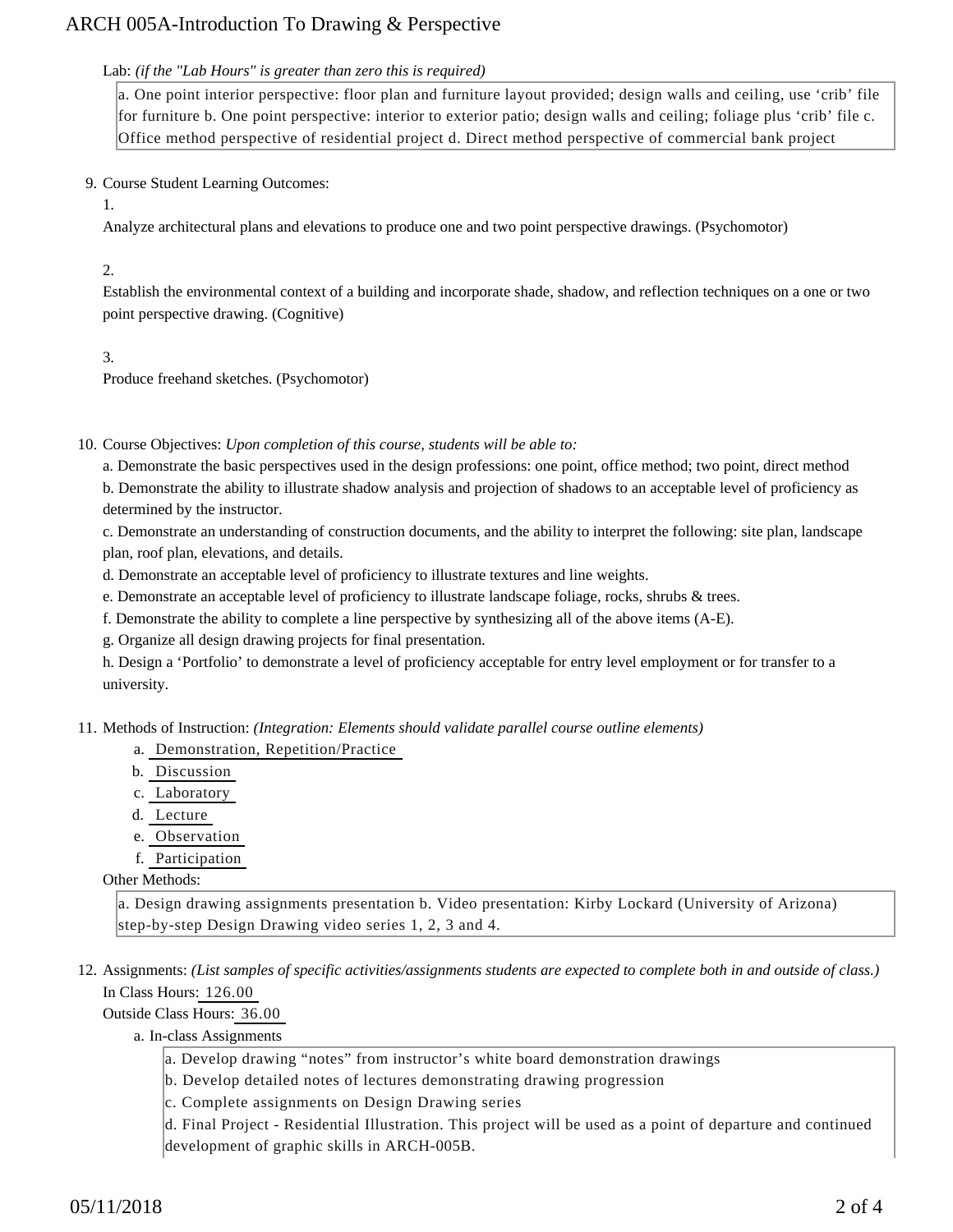## ARCH 005A-Introduction To Drawing & Perspective

| e. Design portfolio. |  |
|----------------------|--|
|                      |  |
|                      |  |
|                      |  |

b.

| Out-of-class Assignments                                                                                     |
|--------------------------------------------------------------------------------------------------------------|
| a. Reading assignments from required text                                                                    |
| b. Prepare for classroom drawing projects                                                                    |
| c. Develop drawing "notes" from instructor's white board demonstration drawings                              |
| d. Develop detailed notes of lectures demonstrating drawing progression                                      |
| e. Complete assignments on Design Drawing series                                                             |
| f. Complete weekly drawing assignments                                                                       |
| g. Final Project - Residential Illustration. This project will be used as a point of departure and continued |
| development of graphic skills in ARCH-005B.                                                                  |
| $\vert h. 81/2 X 11$ in. bond sketches assigned each week -- subjects vary                                   |
| i. Compile all current work.                                                                                 |
| j. Design portfolio.                                                                                         |
|                                                                                                              |

13. Methods of Evaluating Student Progress: The student will demonstrate proficiency by:

- Portfolios
- Computational/problem solving evaluations
- Presentations/student demonstration observations
- Self/peer assessment and portfolio evaluation
- Student participation/contribution
- Participation in classroom discussions
- Other

a. Design drawing assignments b. Completeness, and timeliness of assignments c. Each student will be evaluated on the basis of their initial sketches, progress in their drawing proficiency, and the level of improvement demonstrated in their final project.

#### 14. Methods of Evaluating: Additional Assessment Information:

- 15. Need/Purpose/Rationale -- All courses must meet one or more CCC missions.
	- PO Career and Technical Education

Fulfill the requirements for an entry- level position in their field.

Apply critical thinking skills to execute daily duties in their area of employment.

Apply critical thinking skills to research, evaluate, analyze, and synthesize information.

Exhibit effective written, oral communication and interpersonal skills.

Transfer to a higher level learning institution

IO - Aesthetics

Apply and relate theories of aesthetics to everyday life.

Utilize the creative process to explain universal values such as beauty and truth.

Apply imagination to artistic expression.

Value appearance in terms of how pleasing it is in movement, form, and function.

16. Comparable Transfer Course

| <b>University System</b> | Campus | <b>Course Number</b> | <b>Course Title</b> | <b>Catalog Year</b> |
|--------------------------|--------|----------------------|---------------------|---------------------|
|--------------------------|--------|----------------------|---------------------|---------------------|

17. Special Materials and/or Equipment Required of Students:

Required Material? 18. Materials Fees:

**Material or Item Cost Per Unit Total Cost Per Unit Total Cost Per Unit Cost Per Unit Cost Per Unit Cost Per Unit Cost Per Unit Cost Per Unit Cost Per Unit Cost Per Unit Cost Per Unit Cost Per Unit Cost Per Unit Cost Per U**